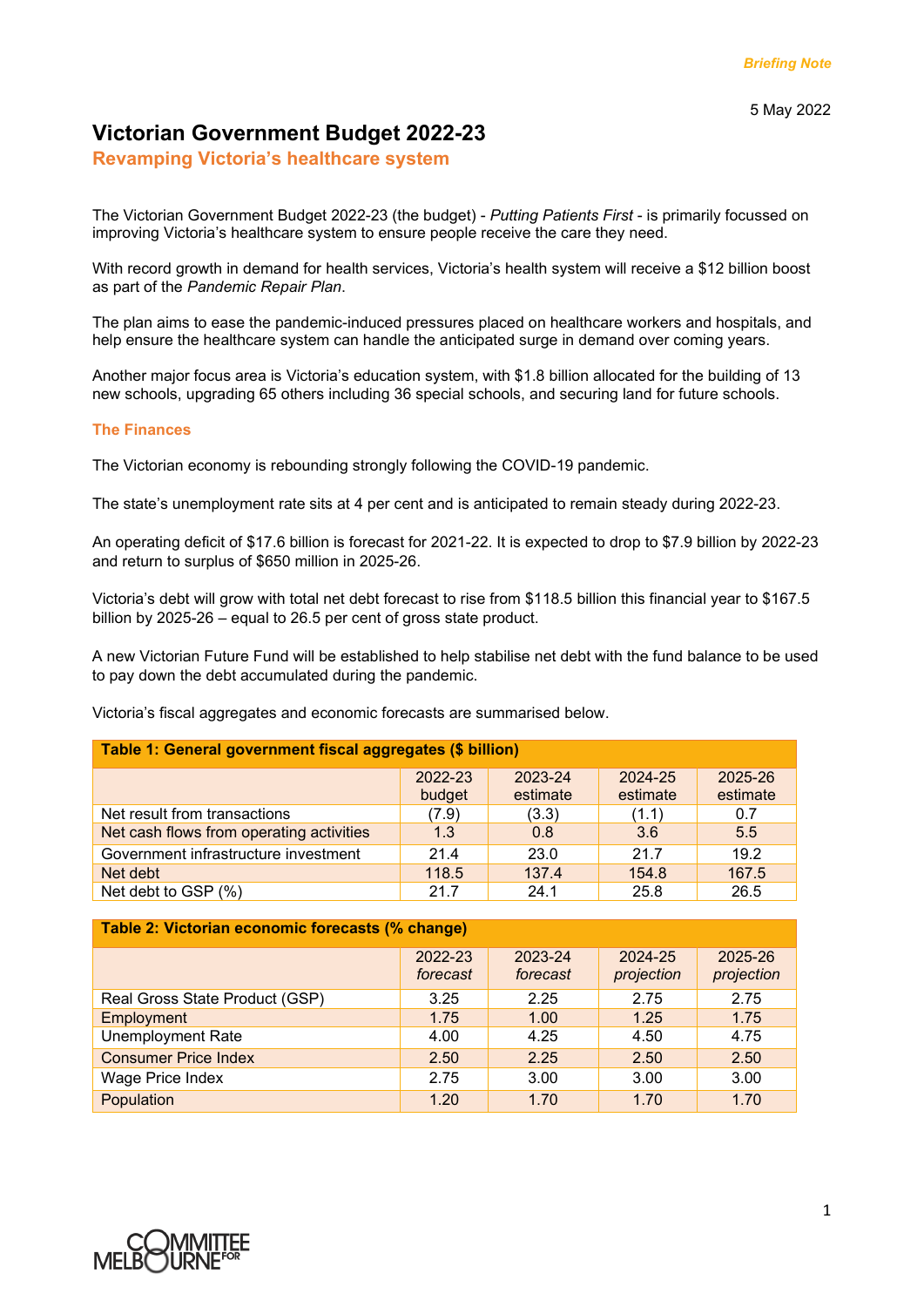#### **Health**

Investment in Victoria's health infrastructure and services is a priority in this budget.

Victoria's health system will receive a \$12 billion boost. Key measures in the *Pandemic Repair Plan* include:

- \$2.3 billion: upgrade and build new hospitals.
- \$1.5 billion: *Covid Catch-Up Plan* to enable more surgical capacity.
- \$1.3 billion: support mental health services across Victoria.
- Training and hiring up to 7000 healthcare workers, including 5000 nurses.
- More paramedics, more support for paramedics and increased capacity for Triple Zero call-takers and dispatchers.

The Committee supports this significant investment in Victoria's healthcare system. The pandemic put considerable stress on the system, especially for our healthcare workers operating on the front line.

Investing in Melbourne's public hospital facilities, in training the city's next generation of skilled health professionals, along with the administrative services required to support the healthcare system, will be enormously beneficial as the population grows and ages.

Given the anticipated surge in demand for aged care services over the coming two decades, the Committee encourages the government to work collaboratively with the incoming Federal Government to ensure planned delivery of modern and appropriate aged care services.

#### **Education and skills**

Victoria's education system has received substantial funding in this budget. Investments include:

- \$1.8 billion: build 13 new schools, upgrade 65 others, including 36 special schools
- \$779 million: recruit over 1,900 extra teachers
- \$277 million: transform VCE and vocational education
- \$217 million: early education
- \$103 million: support TAFEs and boost work experience opportunities for students

The Committee supports investment in education and skills. The Committee has called for policies that ensure Melburnians have the skills to navigate the challenges and opportunities presented by the Fourth Industrial Revolution.

With significant growth of Melbourne's construction sector over recent years, which has received significant support from the government, the Committee encourages the government to remain cognisant of the need for Melbourne to have a diverse mix of skills to ensure all Victorians receive the services they need and want.

#### **Transport**

Road upgrades across the state have been prioritised in this budget. Key transport investments include:

- \$250 million: 12 new *Vlocity* regional trains to support service improvements on the Shepparton and Warrnambool lines.
- \$246 million: delivery of the *Road Safety Strategy* and the first three-year Road Safety Action Plan.
- \$207 million: upgrade Mickleham Road between Somerton Road and Dellamore Boulevard.
- The Level Crossing Removal Program will expand with 10 additional level crossings to be removed, bringing the total to 85 to be removed by 2025.

While investment in Melbourne's transport network remains welcome, transport infrastructure projects continue to be announced in the absence of a comprehensive, integrated transport plan for Melbourne.

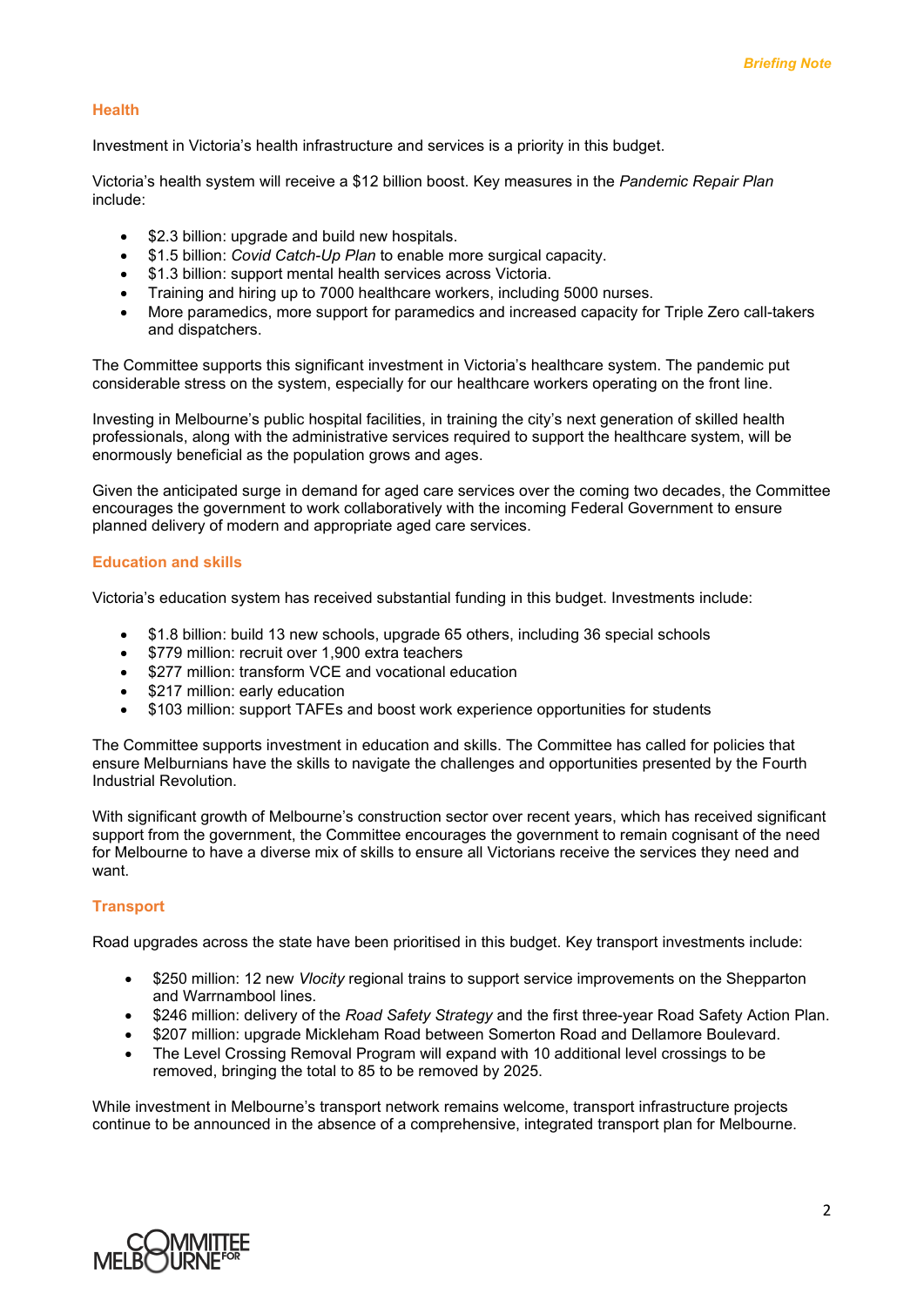First called for by the Committee in 2020 and supported by Infrastructure Victoria in its 30-year infrastructure strategy, an integrated transport plan would help ensure a more efficient allocation of resources and productive economy through enhanced transit capacity, reliability and predictability.

#### **Housing**

Social and affordable housing remains a priority for the government. Building on the \$5.3 billion *Big Housing Build*, additional investments in this budget include:

- \$75 million: transform services for people experiencing or at risk of homelessness.
- \$40 million: building sector reforms and projects to unlock investment.
- \$24 million: new accommodation to help people needing support to maintain their housing.
- \$6 million: speed up precinct planning and approvals.

The Committee welcomes continued investment in Melbourne's housing sector and has been calling for more investment in social and affordable housing to support vulnerable individuals and *key* workers.

The Committee's *Benchmarking Melbourne 2022* report shows that Melbourne is the sixth most unaffordable English-speaking metropolis for buying a home and has the fourth lowest built-up density among its peer group, at just 1,700 people per square kilometre.

There remains much work to do to increase the supply of social and affordable housing. In 2016, as part of its 30-Year Infrastructure Strategy, Infrastructure Victoria identified building approximately 30,000 new social and affordable dwellings was needed in 10 years, while recognising it would not fully meet demand.

Significant structural policies are needed to deliver the social and affordable housing at scale. In our [submission](https://melbourne.org.au/wp-content/uploads/2021/04/Delivering-Affordable-Housing-Apr-2021-Final.pdf) to the government's 10-Year Social and Affordable Housing Strategy (SAHS)*,* the Committee advocated for measures that addresses issues of housing targets, taxation, finance, regulation and densification. The Committee also urged consideration of a broad-based levy to address the supply gap as well as robust and accountable targets for delivery.

The Committee looks forward to the delivery of the government's SAHS and to understanding how various commitments will be funded. Any fund-raising activity (like the Committee's proposed levy) should be administered by an independent body, with regular and transparent reporting that would support policy adjustments to achieve intended outcomes.

#### **Investment and Innovation**

A suite of measures to ensure Melbourne and Victoria remain a highly attractive investment destination and a source of innovation were included in this budget:

- \$40 million: Victorian Industry Investment Fund to provide grants to support growing businesses, including supply chains that underpin economic resilience;
- \$40 million: targeted financial incentives to attract business investment into Victoria.
- \$20 million: equity investment pilot fund to attract young, highly-innovative companies looking to grow in areas that align with Victoria's priority strengths.

The Committee's innovation agenda is focussed on the need to translate Melbourne's research strengths into strong commercial outcomes. *Benchmarking Melbourne* recognises the city's research capabilities, ranking Melbourne eighth of 36 cities for the quality and reputation of our universities and research institutes. Though in terms of *Leading Edge Innovation,* Melbourne's ranks 14th of 20 peer cities in this category. Opportunities exist for improving the commercialization of research, as well as capital attraction, specialism growth, and digital and technology uptake.

#### **Arts & Tourism**

A \$245.8 million commitment will support Melbourne's arts and tourism sectors, which include the following investments: